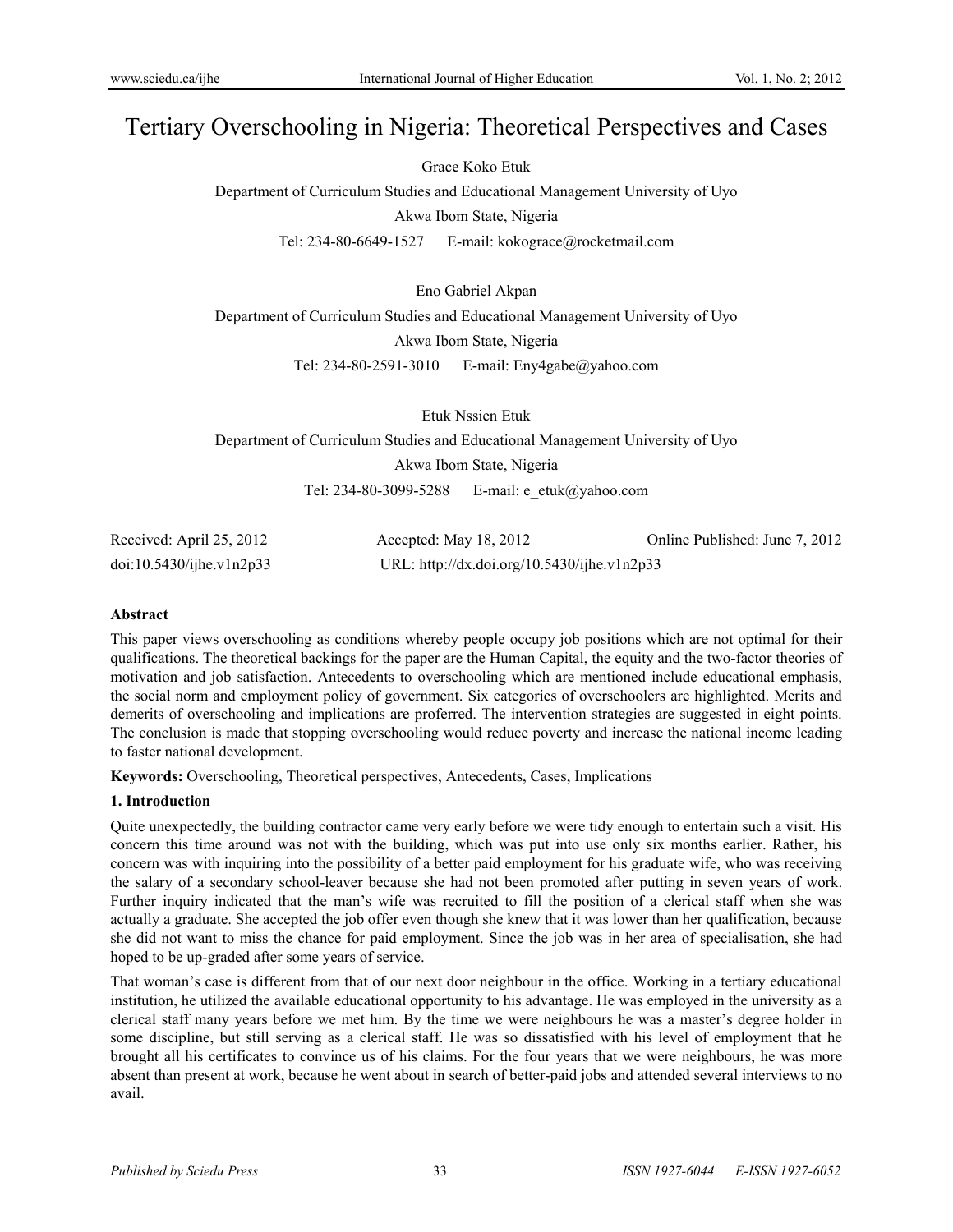At home we jointly house and feed two graduates and a diploma-holder, who work in private establishments. Their compensations (wages) are so low that they are enough only for transportation. We are all happy because they can leave home to get out of trouble even though their work outcomes are not compatible with their work inputs, especially in terms of their educational qualifications and training. Cases of overschooling abound in university departments, particularly among the non-teaching staff.

From here onwards this paper will clarify the concept of overschooling as used in the paper, review selected motivational theories which are relevant to the concept of overschooling, give the background to overschooling in the Nigerian workforce; expose different perspectives of overschooling which obtain in the Nigerian workforce; state the implications of overschooling for the educational, economic and social sub sectors in Nigeria. The merits and demerits of overschooling, suggest measures towards reducing overschooling from the workforce and then conclude. We hope that this paper will enlighten readers on employment conditions among Nigerian youths.

# **2. What Is Overschooling?**

Overschooling is a condition whereby somebody occupies a job position, which is lower in rank than what is expected of that individual based on his/her educational qualification and training. This suggests that there is an optimum job level for each level of education and those labelled overschoolers work below their optimum levels. The inputs into each level of education are different and the higher the educational ladder, the more the inputs both quantitatively and qualitatively. When someone who has a certain educational qualification is engaged in a job which is below his/her rank, the job level is sub-optimal for that individual. The knowledge and skill that the person acquired over the years in school are underutilized and the number of years spent in pursuing higher qualifications seem to be wasted, and also the resources spent on that educational venture. Discussions on overschooling and underschooling are in the realms of economics of education. Overschoolers are known to have high job mobility; most are usually young and single, and there are more overschooler females than males (Ng, 2000).

Presently in Nigeria, neither the first-school leaving certificate (primary six), nor the Junior Secondary School (JSS) certificate qualifies holders of those certificates for employment in the civil service of Nigeria. The reason is that there is no job position in the civil service which demands holders of such certificates. This is quite unlike what obtained in the 19<sup>th</sup> century colonized Nigeria, when even primary five leavers could be employed as clerical assistants (Fafunwa, 1974; Adeboyeje, 1992). In the 1960s independent Nigeria, first school leavers were employed as office messengers, janitors/cleaners and as attendants in agricultural farm establishments by government. Clerical positions were reserved for secondary school leavers and administrative/supervisory positions for university graduates and people with equivalent qualifications. This organizational structure obtains till today in the civil service of Nigeria. Any job placements other than this norm may be termed overschooling or underschooling, depending on the entry qualification of the job-holder and placement on the job.

Employees, who have tertiary degree certificates as entry qualifications, can rise to the highest rank in the civil service; others who hold lower qualifications may reach their bar before their retirement. An individual can come out of the bar in the civil service by going through employer-approved courses of study. If someone gets a higher qualification surreptitiously by working and studying at the same time, the employer is not bound to recognize that certificate and the person remains put in his/her former job and rank. People come out of such stalemates if there are openings in the organisation which need their qualifications. When that happens, the person concerned would not automatically move into the new opening. The person must vie and compete with other applicants within and outside the organisation.

# **3. Theoretical Perspectives**

Three theories are going to be reviewed in this paper because the issue of overschooling is subsumed under them. These are the Human Capital theory by Smith, in Schultz (1971), the Equity theory by Adams (1965) and theory of motivation and job satisfaction (the two-factor theory) by Herzberg (1971). We will start with the human capital theory.

Economists originally recognized three factors of production, which were land, physical capital and labour. Land is a fixed capital, which yields rent to the owner. Fixed capitals are lasting assets. Physical capitals yield interests to their owners, but they are not as lasting as the fixed capitals. A physical capital like money is a liquid capital. Labour is an input into the production process by the human elements in the organisation. The suppliers of labour receive wages and salaries as compensations (Eze, 1983; Ebong, 2006).

The contribution of labour into the production process are in two categories – the unskilled labour and the skilled labour. The unskilled labour is pure and simple labour, while the skilled labour involves acquired human ingenuity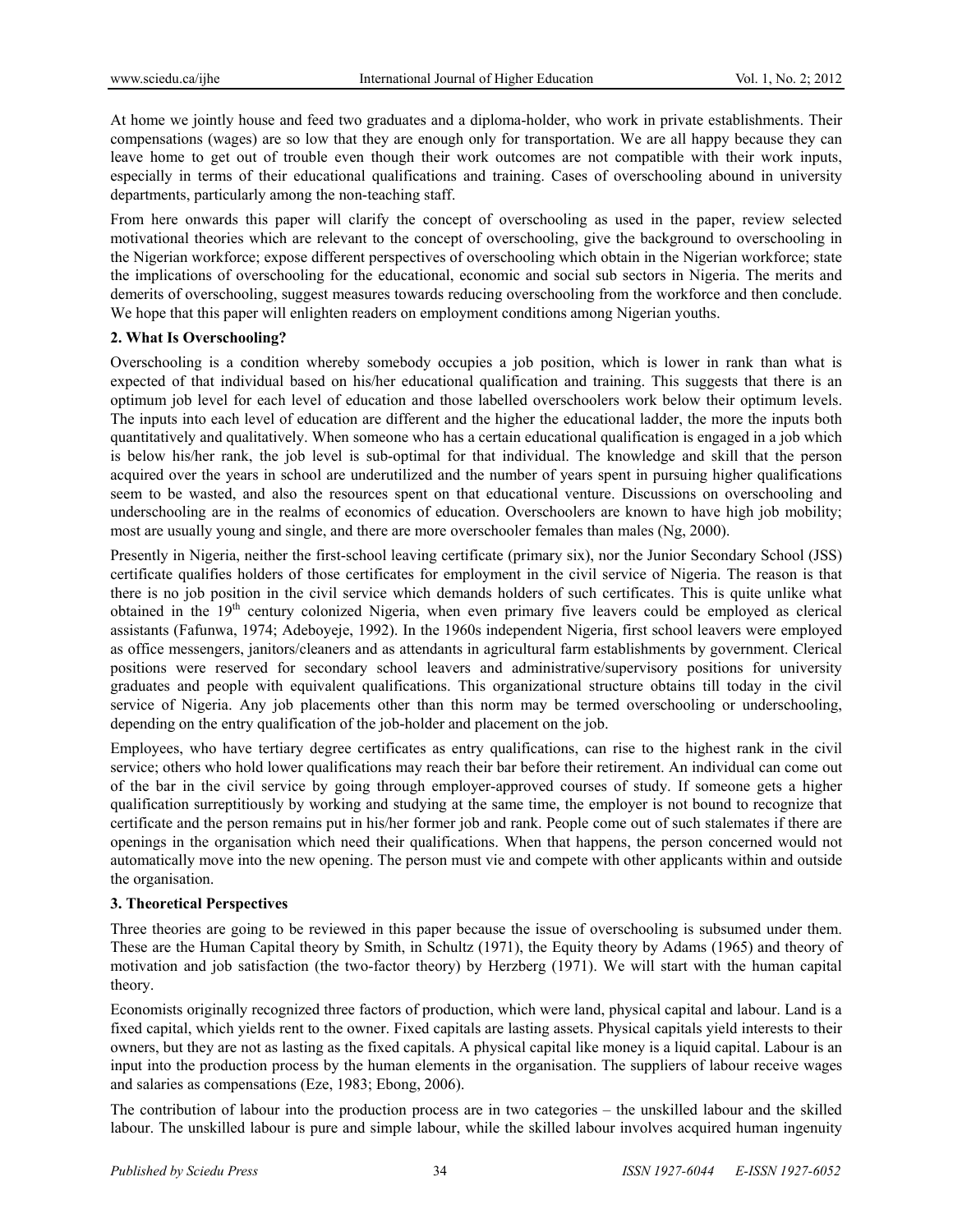and skills. The highest form of skilled labour is entrepreneurship or 'Human Capital', which is seen as the most important factor of production (Etuk, 2006, p.13; Ebong, 2006, p.15). Formal education is thought to be greatly instrumental and necessary in the production of human capitals (populations with improved productive capacities). Educated populations are regarded as productive populations.

Human resources are regarded then as the active factors of production, while machinery are the inactive factors because without the human resources, machinery alone would not produce. The skills possessed by the human elements and their motivation are imparted through education. The more years people spend in schools the more the resources put into investing in them and the more returns expected from that investment. Primary school-leavers spend six years, secondary school leavers spend 12 years and university degree holders spend a minimum of 16 years of education. The longer time people spend schooling, the more skills and motivation for work they acquire. This explains why people are placed on higher wages and salary levels when they acquire higher qualifications. It is assumed that by the time an individual completes university education, he/she can work without supervision and has more understanding than say, a secondary school-leaver. Hence, a university graduate who receives the salary of a secondary school leaver is under-paid. In other words, the person is over-schooled for the job that he/she is paid to do.

In effect, the theory of human capital is based on the belief that national growth and development are controlled by factors of production. Specialised labour and entrepreneurial skills are now counted separately from the conventional factors of production, which are land, capital and unspecialised labour. This is done with the belief that education of people is the first step towards socioeconomic development of any nation. Development cannot take place if the human capital necessary to bring about progressive change in the economy is not available (Ebong, 2006).

Human capital is the product of effective education because education gives individuals the opportunity to invest in themselves or their dependents in anticipation of better rates of return to their investments in education. Human capital, therefore, means "the acquired stock of skills, necessary to operate the physical and fixed capitals to yield increased output" (Ebong, 2006, p.17). In every economy, it is assumed that people with more education would earn higher income than people with less education who are engaged in the same type of job and supply similar services. Those who acquire higher educational qualifications had invested in education. Investment in education is counted not just in terms of money paid as fees and monies used in acquiring school supplies, which could have been used in pursuing other investments; like building houses and in buying stocks. The cost of education to an individual is also counted in terms of time spent in pursuing education, which could have been used in pursuing other ventures. In particular, the time that a person spends in school would have been beautifully utilized in working to earn money, which would have been used in pursuing other wealth-creating investments. Thirdly, the cost of education to an individual is counted in terms of lost opportunities while in school. This is termed 'opportunity cost' (Etuk, 2006, p.13; Ebong, 2006, p.15).

People make investments, with the hope of getting returns from their investments. Returns to investments depend on the nature of the asset. Rents accrue to landed assets; interests accrue to physical capital assets; wages accrue to pure and simple labour; salaries accrue to skilled labour plus personal satisfaction for entrepreneurship. Based on the theory of human capital, therefore, overschoolers are people whose returns from their investments in education are below the expected/anticipated value. They are people who are not equitably treated in terms of their work outcomes.

The likely work behaviour and attitude of overschoolers are explainable by two theories; namely, Adam's (1965) equity theory and Herzberg's (1971) two-factor theory of motivation. Adam's (1965) equity theory is a social process theory of motivation, which is based on the principle of social comparison. That theory maintains that for an individual to be intrinsically motivated, the person must be convinced that the reward/outcome from work is fair. Fairness of work outcomes are based not only on the reward that the individual gets from work, but also in what other people with comparable abilities and qualifications get from their work. Even if the individual's rewards from work is commensurate with the person's input, the person will not be satisfied if he/she knows of other jobs which would have satisfied his/her needs better with less efforts/inputs. Based on Peretomode (1991), determining the degree of equity involves comparing two ratios:

- (i) the ratio of the person's work outcome and work input (Op:Ip); with
- (ii) the ratio of other people's work outcome and work input (Oo:1o). The comparison is expressed symbolically as:

$$
\begin{array}{ccc}\n\text{Op} & \text{Vs} & \text{Oo} \\
\text{lp} & & \text{lo}\n\end{array}
$$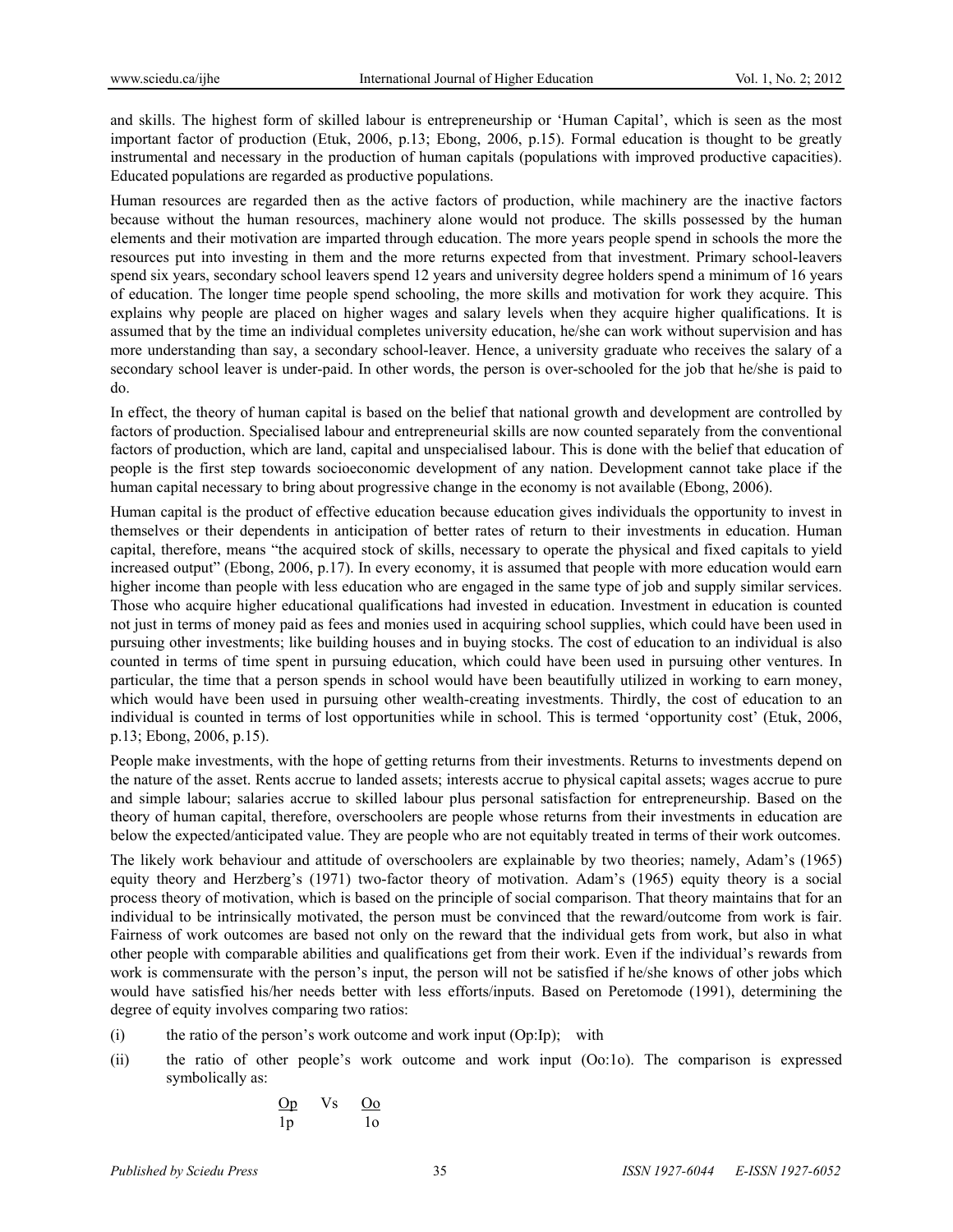Any of three conditions could obtain as follows:

| When Op                 | $=$ Oo         |    |                    | there is a state of perfect equity and the person feels the outcome from work is fair         |       |
|-------------------------|----------------|----|--------------------|-----------------------------------------------------------------------------------------------|-------|
| 1p                      | 10             |    |                    |                                                                                               |       |
| When $Op \leq O_0$      |                |    |                    | there is a feeling of inequity and the individual feels that the reward from work is not fair |       |
| 1p                      | 10             |    |                    |                                                                                               | (11)  |
| When Op                 | O <sub>o</sub> |    |                    | the person feels over fulfilled. This condition is rare in real life (p. 142).                |       |
| I p                     | 10             |    |                    |                                                                                               | (111) |
| The middle option where |                | On | $<$ O <sub>0</sub> | obtains for overschoolers.                                                                    |       |
|                         |                |    | 10                 |                                                                                               |       |

The reward they get from work is less than what their comparable others (course or class mates) get at their different places of employment. They are bound to feel unfairly treated and dissatisfied. This may affect their work morale and productivity (Ejiogu, 1985).

Herzberg's (1971) two-factor theory of motivation is a theory which resulted from an empirical investigation of 200 accountants and engineers who represented a cross-section of workers in an industry in Pittsburg, United States of America (U.S.A.). When asked to recall specific incidents in their work experiences which either resulted in a marked improvement in their job satisfaction or a marked reduction in job satisfaction, the respondents described different activities when they felt very satisfied than when they felt dissatisfied. Through the analysis of the responses, five factors which stood out as strong determinants of job satisfaction were identified as being achievement, recognition, the work itself, responsibility and advancement on the job (promotion). Five factors which stood out as dissatisfiers were company policy and administration, supervision, salary, interpersonal relations and working conditions.

It is notable that while the satisfiers are intrinsic to the job and are highly related to the employees' work/work contents, the dissatisfiers are related to the work context/situation/environment. The dissatisfiers are termed the "hygiene factors" (Herzberg, 1971, p.326). This is analogous to the medical use of the term which means preventive factors. This implies that although the dissatisfiers do not motivate, they must be implemented to avoid/prevent job dissatisfaction. Other extrinsic rewards which are not mentioned by Herzberg (1971), but which working for an organisation is instrumental to getting them include prestige, power, security and status in society. People who fit into the category of overschoolers may not get as much of these as their comparable others.

One of the problems of Herzberg's (1971) two-factor theory is its failure to be generalizable to all populations of workers. More recent studies have indicated that the factors which are motivators or non-motivators depend on the value systems of individual workers. Workers' value systems are reflected on the different job aspects from which they derive their greatest satisfaction. Those workers who have externally- oriented value systems seek and are motivated by job values, which are related to external conditions of the work and things obtained through work. The opposite holds for workers whose value systems are internally-oriented, who are likely to be motivated by intrinsic job values, like job autonomy, responsibility and advancement on the job (Goldthorpe, 1968; Ronen, 1978; Armstong, 1993).

Studies done in Nigeria have variously and consistently identified extrinsic job factors as the motivators for the generality of Nigerian workers. These include factors like amount of money paid as salaries and other benefits, job security and retirement pension (Ejiogu, 1985; Etuk, 2002; Etuk, Etudor-Eyo and Akpanumoh, 2006). These results seem to show that Nigerian workers in general have extrinsic value systems. A possible explanation for this phenomenon may be our economic system, which is still at a very low level. Compensations for workers are not enough to raise the needs of most Nigerians above the basic physiological level.

# **4. Educational, Normative and Policy Antecedents to Overschooling in Nigeria**

Formal education was introduced into Nigeria by Missionaries of British and Irish origin because until 1960, when Nigeria attained independence, Nigeria was a British colony. That being the case, the Nigerian educational system was patterned after that of Great Britain. At the primary and secondary level, where the British missionaries played the greater part, the academic curricula were complemented with the learning of skills. Irrespective of church affiliation (be it Methodist, Anglican, Presbyterian, Baptist, or Roman Catholic managed), the school time-table generally had a period a week for handwork for each grade/class of learners. In such sessions, boys were introduced to the use of local raw materials to produce household goods like baskets, mats, trays, stools and chairs. Girls were taught to use thread and needle to make home-care, personal-care and mother-care items.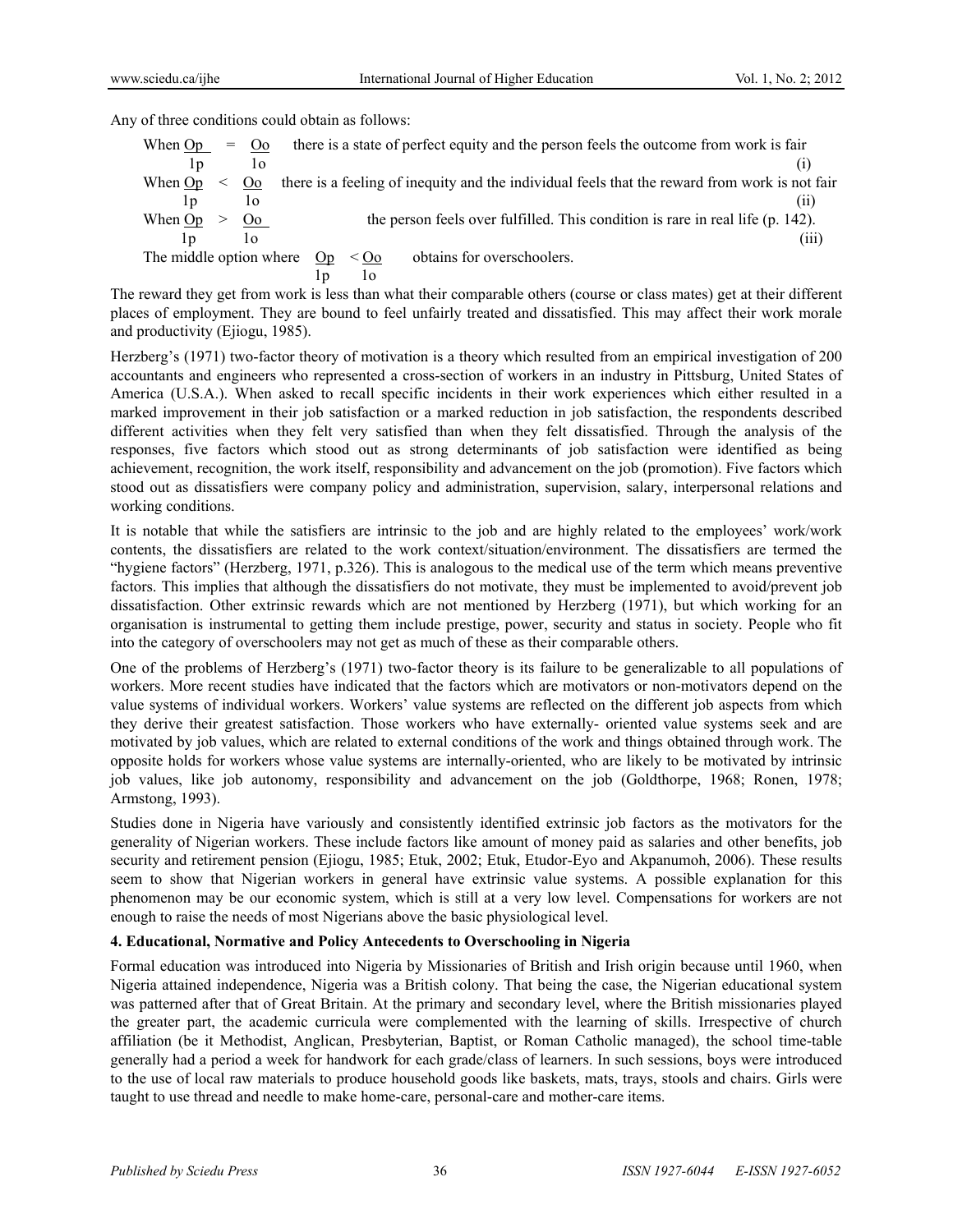As pupils/students progressed along the educational ladder, they learnt more specialized vocational/technical skills. Boys learnt carpentry and wood-work, while girls learnt to use manual sewing machines to sew clothes, cooking local dishes and home management. Initially, the colonial (British) government did not participate in providing formal education to the citizens. While formal education started in 1842, the colonial government came into the educational scene in 1881, by providing a sum of money to be shared among three missionary agencies (the Methodists, the Baptists and the Roman Catholic agencies) that had schools located at Lagos, the Nigerian Capital city at that time (Fafunwa, 1974; Adeboyeje, 1992). From then on till independence in 1960, the colonial government took a keener interest in formal education by regulating and controlling educational activities through the promulgation of educational ordinances and memoranda; by basing financial grants for education on students' performances in examinations controlled by government and through the strict inspection of schools. Although the financial grants for education by the colonial government was irregular, the amount increased as time went on (Adeboyeje, 1992; Etuk, 2006).

In later years (1900s) there was such a high demand for formal education by youths in Nigeria that missionary efforts alone could not cope. The educational efforts of the Missionaries were complemented by those of natives, who set up craft centres called Commercial Schools (Adeboyeje, 1992). Government also came into providing formal education to communities in Northern Nigeria which by their religious inclination (Moslems), were averse to the introduction to formal education by Christian missionaries. Some foreign companies and organizations also opened vocational/technical centres for training their employees and would-be employees (Fafunwa, 1974; Adeboyeje, 1992). Management and financing of primary and secondary education was taken over from the missionaries by government in the 1970s, following the end of the Nigerian civil war. The educational system was restructured and elementary technology was introduced into the junior secondary school curriculum. Although it has not greatly affected employment and overschooling, government take-over of schools has been very rewarding to the Nigerian economy and development. It opened the floodgate of education for many children whose parents could not afford to pay for their education. Many secondary schools sprang up because the demand was high. Teachers became civil servants and literacy rate became higher to the present 57 per cent (Etudor-Eyo, 2012).

Tertiary education was started by the colonial government through the opening of the University College, Ibadan in 1948 (Fafunwa, 1974; Adeboyeje, 1992). The University College, Ibadan, offered purely academic type educational programmes. A technical College (the Yaba Higher Technical College) was founded at about the same time as a vocational/technical counterpart. Opening of tertiary educational institutions became more vigorously pursued at the wake of the Nigerian independence and after. Recent records credit Nigeria with 90 universities, with 28 being federally managed and financed; 35 State and 27 private universities. The polytechnics and monotechnics are 59 in number, serving a population of 150 Nigerians (Etudor–Eyo, 2012). Some of the universities are universities of technology and some of agriculture.

Despite all these efforts, formal education and training which focuses on providing vocational/technical (employment skills) do not generally capture the interests of most youths and parents in Nigeria. The reason for this is not empirically established. But, in the opinion of these writers, the people here generally associate formal education with working in offices (white collar jobs). Any form of education that deviates from this norm is suspected to lead to blue-collar employment. Preference for academic type education may also result from government policy and civil service practices in Nigeria. The Nigerian Civil Service, which happens to be the largest employer of labour up till now, used to place polytechnic graduates with Higher National Diploma (HND) at a lower salary entry point than university graduates with a first degree, which is equivalent to (HND).

After much hue and cry, both groups now enter the Civil Service at the same salary entry point. But differences still exist. The university graduate can rise to the highest rung in the Civil Service (Permanent Secretary); but the HND holder reaches the bar of his/her career earlier and cannot rise to become the Permanent Secretary of any ministry. Such considerations have put a lot of pressure on academic type education in Nigeria (Foster, 1965). Past commission reports (e.g Ashby Commission Report of 1960) (Adeboyeje, 1992) insinuated causal relationships between unemployment to lack of emphasis on vocational/technical education, and overemphasis on academic type education. Such reports have caused frequent restructuring and enrichment of the formal education curricula in Nigeria, but to no avail. Universities are highly populated while polytechnics and Colleges of Education have a dearth of students. Most university graduates come out without acquiring any specific employable skill. The few who are employed are likely to be underpaid because there are not many organizations to employ them. Government corporations and businesses have been privatized since 1999 under President Olusegun Obasanjo. Some of the private businesses have not taken off. Those that take off offer meager salaries because they are profit-oriented, unlike when those organizations were run by government. This is the crux of the matter.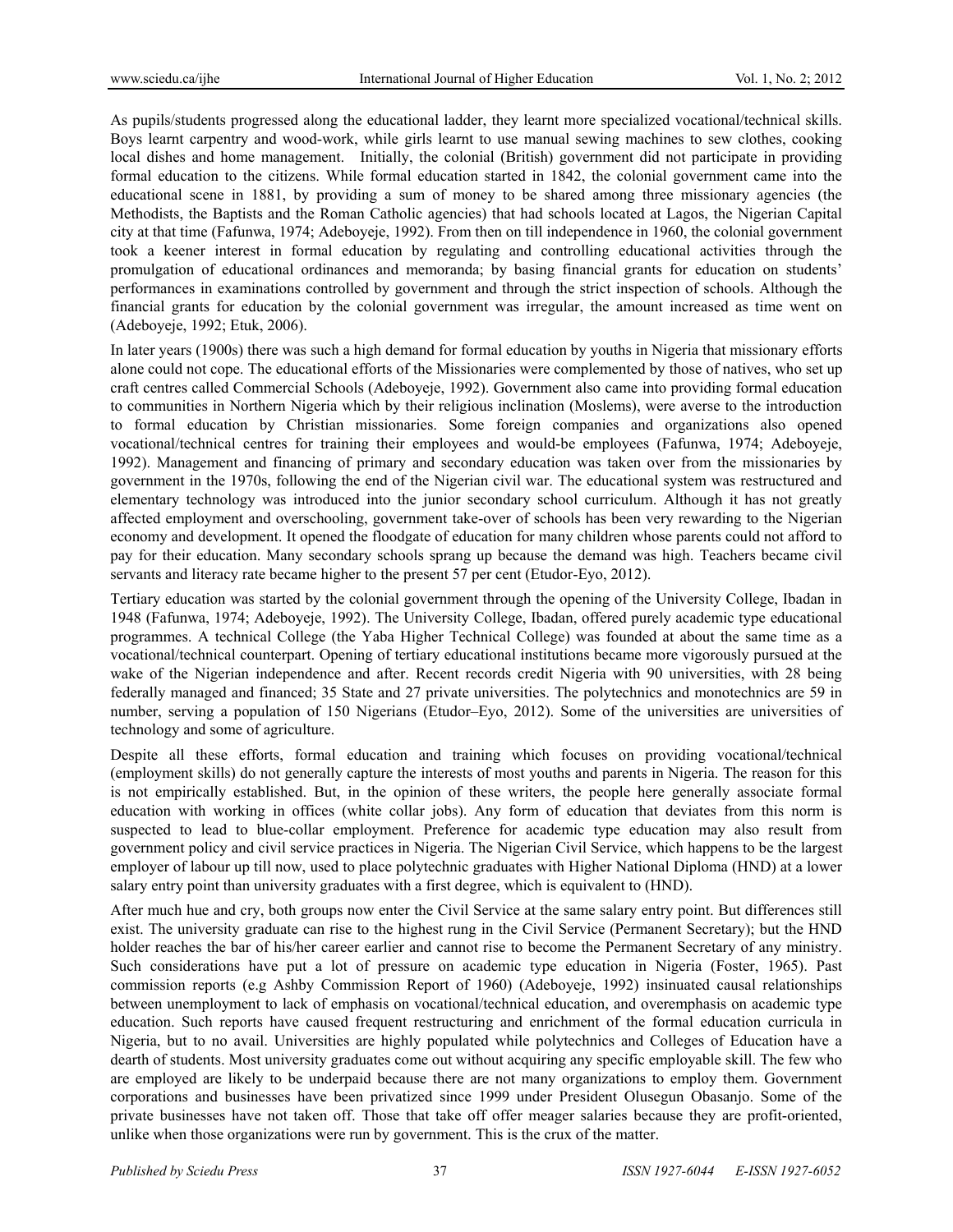# **5. Cases of Tertiary Overschoolers in Nigeria**

As can be gathered from the three case studies which formed the introduction to this paper, tertiary overschoolers are in various categories. Six categories are identified and discussed in this paper in the following paragraphs.

Those in the first category are university degree-holders and graduates from other tertiary institutions with equivalent qualifications. People in this category respond to and are selected to fill job openings, which by the civil service regulations of Nigeria are lower than their ranks. For instance, the starting salary for university graduates and people with comparable qualifications is expected to be Level 8, step whatever the employer's assessment sees fit for the prospective employee. Some graduates, out of their eagerness to get a job, may respond to a level 6 job. The person does not declare his/her higher qualification just to get that job. After a year or two, the person would file his/her higher qualifications and expect to get a raise or promotion. Management of the organisation is likely to ignore such requests, because the job the person is assigned to is meant for the rank of employees which was mentioned in the advertisement for the job. The first case in the introduction belongs in this category.

The second category of tertiary overschoolers which is identified in this paper are employees in tertiary educational institutions, who seize the opportunity of being employed in tertiary educational organizations to work and study at the same time. Management regards them as cheats if they study full time. Some tertiary educational institutions, like the University of Uyo, actually encourage their staff to study and improve their academic standings by mounting evening study programmes, sandwich programmes and continuing education programmes for the benefit of their workers.

The problem arises when these people complete their educational programmes. They expect to be upgraded and assigned to higher positions. Whether the study was done surreptitiously or done with official permission from management, the people so involved must wait until an opportunity avails itself. When the opportunity comes, it will not come in a platter of gold. There may be many people vying for the same position. Therefore, people involved compete in examinations. Those who succeed are selected to fill the vacant positions and those who are not successful return to their former ranks. The overschoolers in this category are often in a dilemma. They feel over-qualified for their jobs, but they cannot leave without an outside job offer.

The third category of tertiary overschoolers are people who genuinely obtained study-leave in their places of employment. When they return to their jobs on completion of their studies, they are nominally recognized. Although they are recognized as being graduates and what have you, they still receive their former salaries. Their salaries are not upgraded to match their new statuses. This problem is peculiar to school teachers in Nigeria.

The fourth category of tertiary overschoolers are people who are employed in organizations that have very low compensation plans for their employees. They thrive because the liberalisation of education in Nigeria has generated a lot of unemployed youths. There are little or no industries to employ them. The few industries that existed had either been shut down or privatized since the time of President Obasanjo. That was done through the advice of the World Bank/International Monetary Fund in the name of globalisation, a situation whereby public policies of world nations are bound by international regulations. Globalisation brings increased privatization, diminishing entrepreneurial roles of the state, smaller state budgets, deregulation and liberalization of state systems from former rules and controls. This is what is termed "New Public Management (NPM)" (International Labour Organisation [ILO], 1998, p.6)

Globalisation supports measures aimed at cutting costs in public administration and for strengthening the civil society. The state is expected to play new roles which consist of establishing favourable conditions for the private and non-governmental players in the society, with a high degree of self-regulation. This has resulted in a high rate of youth unemployment. Some private organisations which are not well established often underpay their workers. Graduate youths who are anxious to get paid-employment form the bulk of private-sector employees, who are underpaid. They fit into our fourth category of tertiary overschoolers. Most private schools in this part of Nigeria do not pay their staff well.

The fifth category of overschoolers are people who, for some reasons, remain in colleges and universities pursuing one degree programme after another. Such people may end up being overqualified for employment. Many years ago, a Nigerian who studied in the United States of America (U.S.A) came back with three doctorate degrees in three different disciplines. He found it so difficult to get a job that he went to the pages of a newspaper to lament his plight. The employers of labour might have thought him to be a jack-of-all-trades. It is not certain whether people who are so overschooled do it out of the desire to excel or the fear of coming out into the world of work!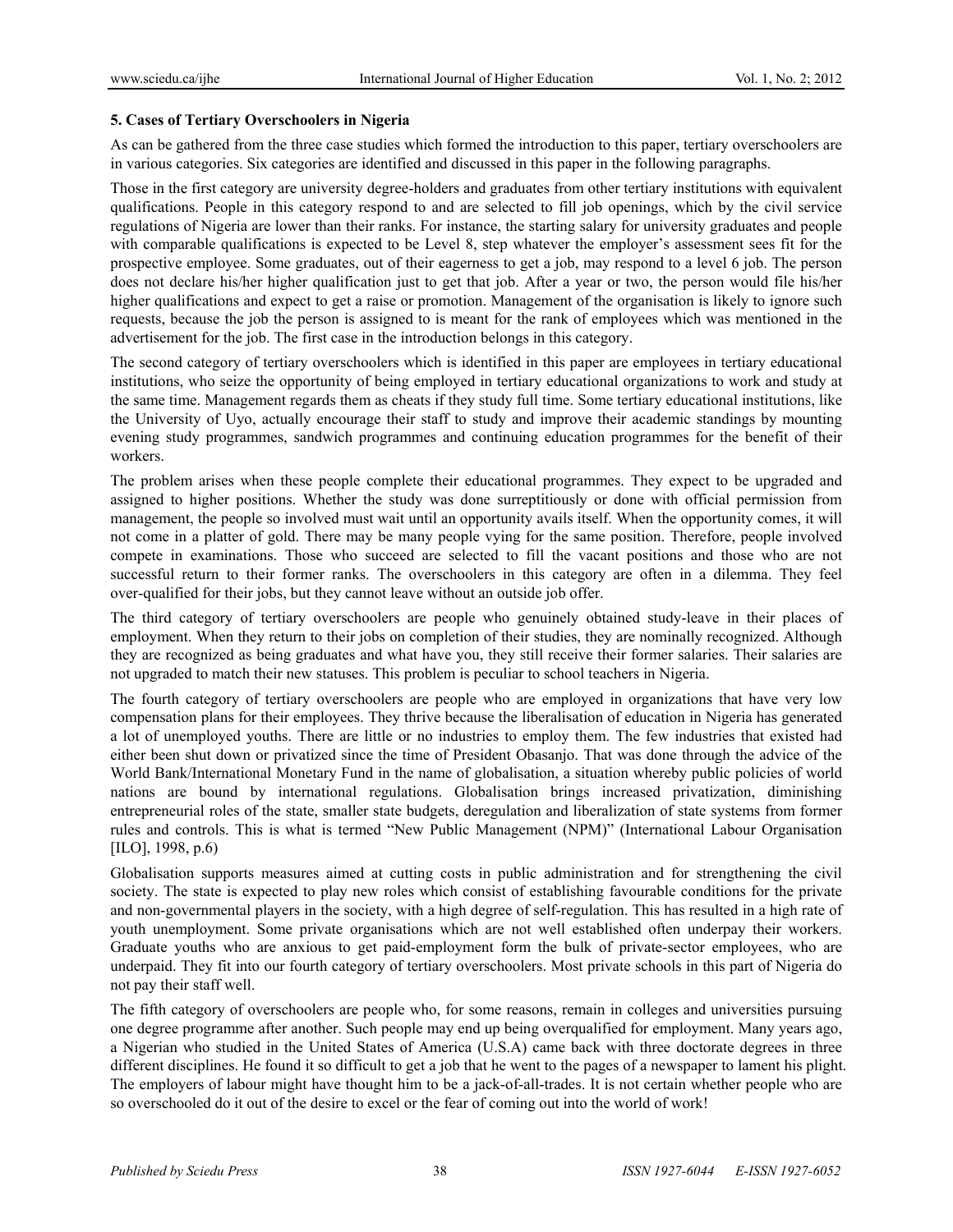The sixth category of tertiary overschoolers are prevalent in university campuses among lecturers – from senior lecturers upwards. The practice of sending out publications of lecturers for peer review is often times frustrating when the results of the reviews are delayed for several years. The lecturers so affected may become very disgruntled and their morales may be very low.

# **6. Educational, Social and Economic Implications of Overschooling in Nigeria**

The extent of overschooling which exists among members of the workforce in Nigeria casts aspersions on the adequacy of educational planning and programmes in the country. As early as 1981 Nigerians wrote their first educational policy (Federal Republic of Nigeria [FRN], 1981). There, it was very well articulated that education in Nigeria was going to be geared away from paid employment and white collar jobs for graduates. School leavers and university graduates were meant to be taught to use their brains and hands alike under good emotional state, to develop themselves and the society. Further revisions of the national policy on education stipulated that secondary school leavers and graduates from Nigerian universities would not only be self-employed, but would also be employers of labour (FRN, 2004).

Unfortunately, the issue of self employment by graduates is very illusive not to talk of graduates being employers of labour. There may be few cases no doubt, but the practice is not yet wide spread. University graduates and graduates from other systems and levels of education still flock the job market seeking paid employment. This is one of the causes of overschooling. Such a state of affairs does not augur well for the Nigerian economy and development in general.

Yet the Nigerian government subscribes to the implementation of the Millennium Development Goals (MDGs), which targets eight different areas in which world economies should excel within this Millennium. The goals include elimination of illiteracy from world populations; women development, especially their active participation in politics; improved agriculture; better care of the environment, including construction of access roads into erstwhile inaccessible communities and general development of the nation states as a whole. As early as the year 2009, when the late president Musa Yarad'ua was in power, the Nigerian government demonstrated that she was very serious about implementing the MDGs by launching an implementation programme tagged Vision 20-20-20. That programme was very popularized among the people. Vision 20-20-20 implied that by the year 2020, Nigeria would become one of the 20 most developed countries in the world, educationally, economically, politically and otherwise. Part of what would help Nigeria attain that vision is functional education; education which meets the needs of the people and the society, including providing full employment and living wages for its citizens. Such a state of affairs is likely to reduce conflicts and militancy, which youths in Nigeria are known to indulge in. The high level of overschooling in Nigeria casts doubts as to whether Vision 20-20-20 would ever be achieved. Something must be done to stop overschoooling in the Nigerian workforce and society for Vision 20-20-20 to be realised.

# **7. Merits and Demerits of Tertiary Oveschooling**

Tertiary overschooling has its merits and demerits. Among those who consider overschooling meritorious are Hortog and Oosterbeek (1988), who maintain that overshooling makes the individual more productive. The reason for higher productivity may be attributed to higher brain functioning and maturity level. For example, if a university graduate is employed to fill the vacancy of a clerical staff, the graduate would have a better understanding of the issues involved; he/she is likely to command better grammar, communicate more effectively, work with a longer life experience and work without supervision. These are the considerations that make salary levels to rise higher and higher as one climbs the educational ladder. Other considerations for fixing salaries higher and higher up the educational ladder are the investments put into acquiring higher qualifications. These are time costs, financial costs and opportunity costs (lost opportunities which are spent in pursuing education instead of pursuing other investments). When all these considerations are put together, overschoolers cannot possibly be happy and contented workers. Their skills add to the level of human resource wealth and economic productivity of the state and they should equitably be rewarded. Moreover, from the point of view of the organisation, overschooling saves money which would have been used for training new staff.

Other authorities like Tsang (1987) and Ng (2000) maintain that overschooling causes lower productivity. They reason that overschoolers are likely to be less satisfied with their jobs. The productivity of a dissatisfied employee would most likely be comparatively lower. Another consequence of overschooling is the general poor attitudes of overschoolers towards relating with people in the society. A dissatisfied person is an angry person. This means that overschoolers are prone to conflicts in their relationships both at work and outside work. The more overschoolers there are in a community, the more the conflicts, which may result in violence. Most of the conflicts and violence prevalent in Nigeria today may result from unemployment and overschooling.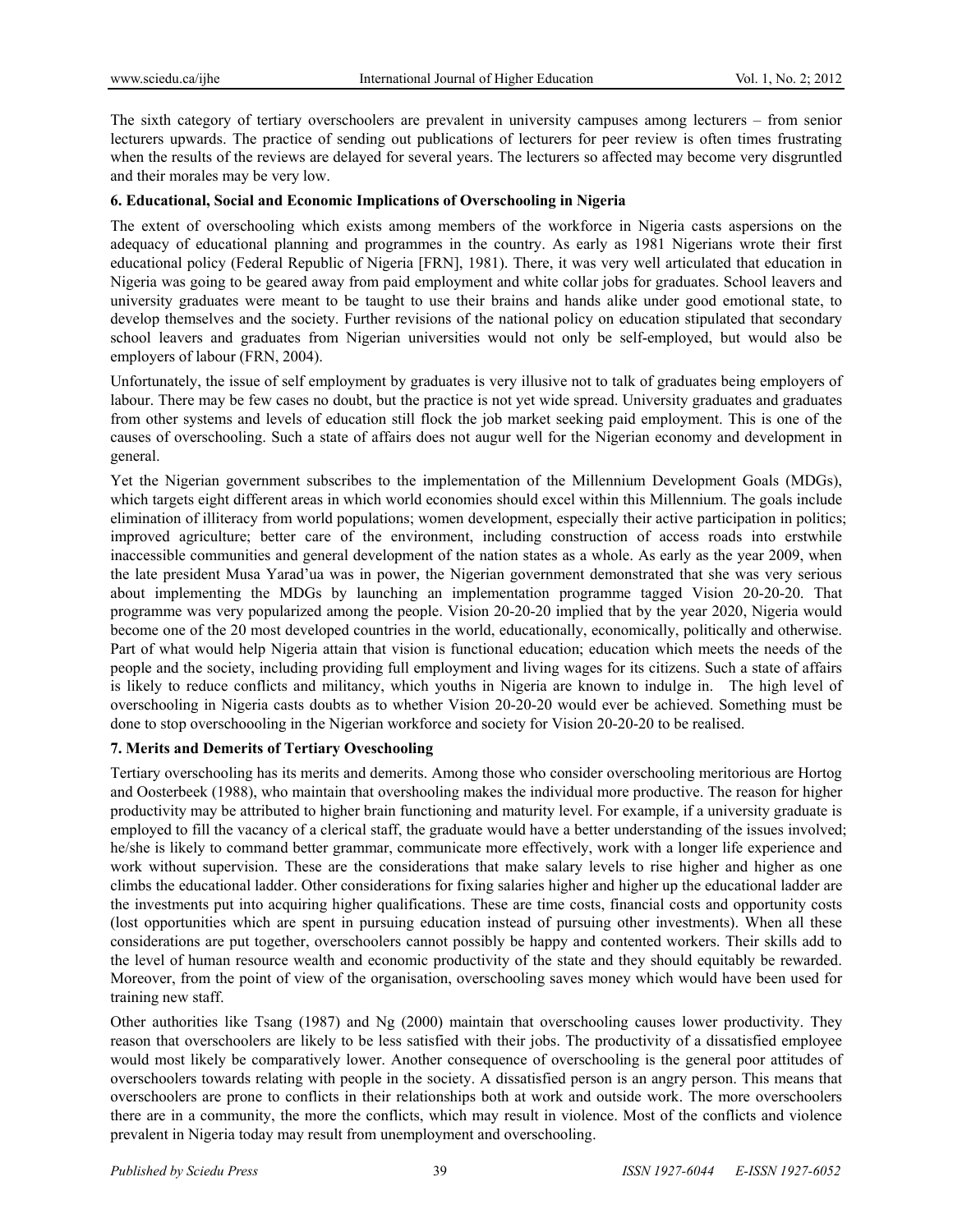Most importantly, since their incomes are low, overshoolers may not be able to save towards investment. They may end up being poor members of the society and, as such, they cannot sufficiently contribute towards economic and national development. Indeed, overschooling is Human Rights abuse and a form of modern slavery.

# **8. Suggested Measures towards Reducing Overschoolers from the Nigerian Workforce**

The demerits of overschooling are overwhelmingly more than the merits. Therefore, the way forward is to explore the avenues for minimizing the frequency of overschoolers among our working and non-working populations.

(1) The Nigerian Government should revert to what it used to be by building industries, employing job seekers and paying them salaries which meet their needs, in line with the prevailing economic conditions in the country. The Nigerian government should listen to entreaties by writers like Khor (2003), who advice that developing economies are not ripe enough to be left into the hands of private individuals and organizations for management. Government should not allow the developed nations that had their independence many centuries ago, where private enterprises thrive and sustain their economies, to force globalisation policies and controls down their throats.

(2) Another way forward is the appeal to wealthy Nigerians to invest in setting up industries instead of building more and more private schools and universities. There is no point graduating more and more youths into the streets. Any wealthy Nigerian who is patriotic enough should support a public university, at least those located in their localities.

(3) Universities in Nigeria could help reduce the number of overschoolers through the kinds of programmes they mount. Universities could liaise with the few industries available to know the kinds of personnel they need. Educational programmes should be tailored towards satisfying the needs of different orgnaisations. The old academic programmes which focused on developing administrative and teaching staff should be boosted with programmes which meet present day needs. If university- industry linkages are well grounded, universities would be in the position to train staff for industrial establishments.

(4) Universities could help their overschooled staff by subjecting staff who acquire additional educational qualifications to tests and examinations appropriate for their levels of qualifications. Instead of recruiting new staff, the old staff could be upgraded to the available positions if they scale through the appraisals. Appraisal for upgrading should be an annual event and recruitment of fresh staff the last resort. This is to say that human resource planning should be part of development planning in Universities and in other employer organizations.

(5) Stringent national economic planning should be the watch-word of government and tertiary educational institutions should be made to conform with it. The number student admitted into higher educational institutions and the number released into the job market each year by tertiary institutions should be determined by the demand for those kinds of skills.

(6) Universities and colleges should mount annual seminars for students, especially the graduating class. Resource persons should be drawn from different walks of life to address participants on the available opportunities for investment and self-employment. Youths should be deschoolled (Illich, 1971) from the idea of paid employment.

(7) Government should liaise with management of universities and colleges to plan loan schemes for members of the graduating class. Those who take up the loans and excel in them should be part and parcel of the resource persons who address students on the issue of entrepreneurial skill development and self-employment. As much as possible, the youths should be made to focus on the possibility of self-employment if paid employment fails.

(8) To stem the tide of job mobility among overschoolers, private organisations in Nigeria should improve their wage structures. They should tune into the minimum wage structure of Government at any point in time. Improved wage structures could equally benefit private organisations, through experiencing less labour turn-over and becoming more stable in growth.

(9) Human Rights movements should take the issue of overschooling as one of their challenges. They should see overschooling as a form of 'modern day slavery (Note 1) of desperate job-seekers. The women liberation groups in particular should be interested in the issue of overschooling since more females than males are found to be overschoolers (Ng, 2000).

# **9. Conclusion**

Overschooling arises because both public and private tertiary educational institutions in Nigeria turn out large numbers of products, who overflock the labour market. There are limited employment opportunities because government that used to be the largest employer of labour is now forbidden by globalisation policies from undertaking entrepreneurial activities. And yet private enterprises are not sufficiently grounded in Nigeria to employ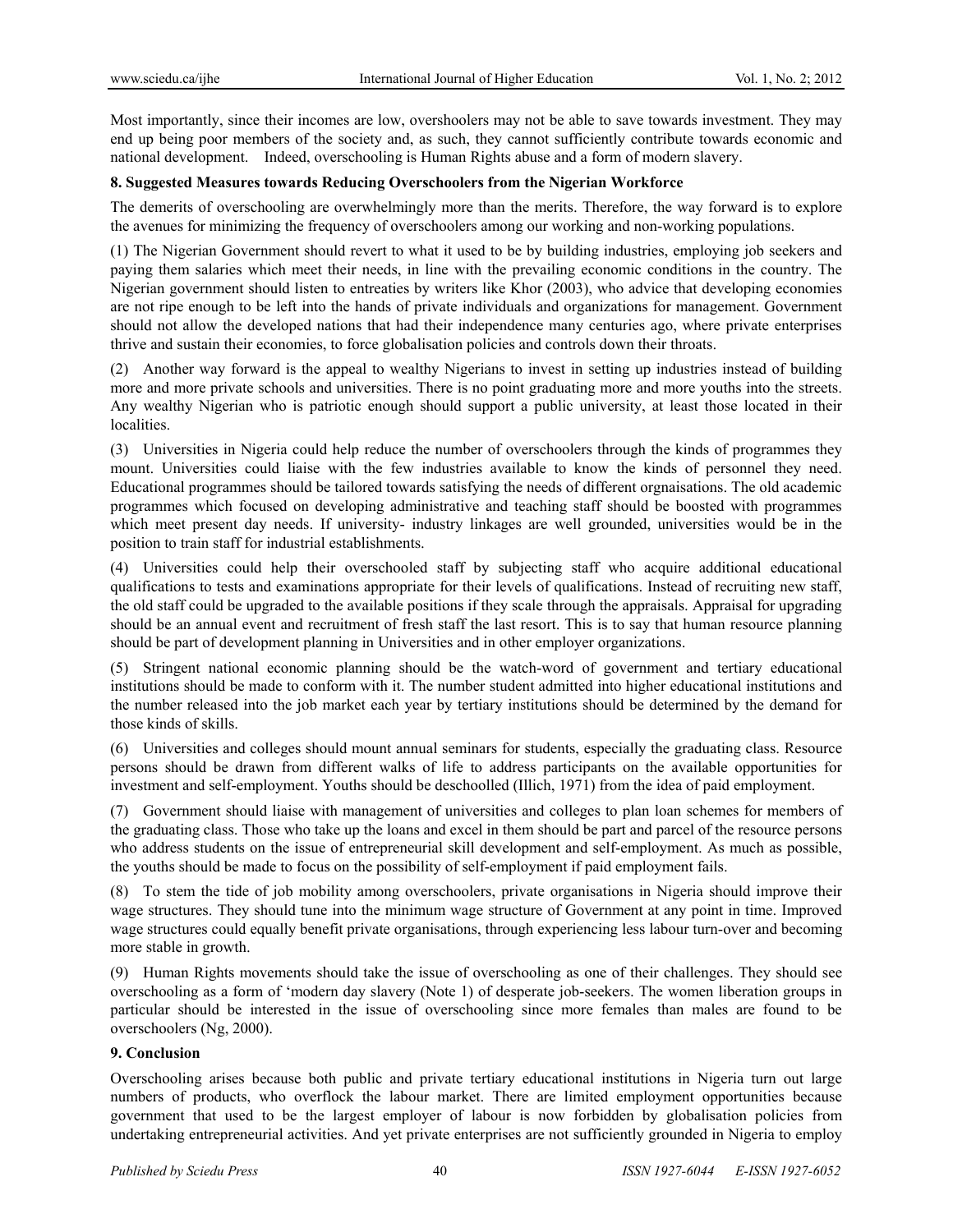and pay living wages to their workers. Although the employers of labour may benefit from the phenomenon of overschooling, the generality of the society suffers the ill-effects of overschooling which include poverty and dissatisfaction by members of the workforce. Workers' dissatisfaction may affect their productivity and the overall national income and gross national product. Moreover, poor workers cannot take good care of themselves and their families. They may suffer poor health and inadequate education for their children. Thus, the incidence of overschooling among members of the workforce may be recycled over and over, unless there are some intervention measures to break the trend. Such a state of affairs may help to prolong the undevelopment status of Nigeria. Minimising the number of overschoolers among our working populations needs not only the attention of government, but also the attention of higher educational institutions, private individuals and organizations, including the Human Rights groups. One way of freeing the economy for investments and national development is putting a stop to overschooling.

#### **References**

Adams, J. S. (1965). Injustices in social exchange. In: L. Beskwolz (Ed.). *Advances in experimental psychology* (pp.20-38). New York, NY.: Academic Press.

Adeboyeje, R. A. (1992). The early education ordinances in Nigeria (1882-1948). In: R. A. Adeboyeje (Ed.). *Fundamentals of education for colleges and universities* (pp.423-427). Okitipupa: ADADEP.

Armstrong, M. (1993). *Managing reward systems*. Buckhingham: Open University.

Ebong, J. M. (2006). *Understanding economics of education*. Port-Harcourt: Eagle Lithographs.

Ejiogu, A. M. (1985). *Theories of job satisfaction and job performance: An overview and critique, focus on the teaching profession*. Ikeja, Lagos: Joja.

Etudor-Eyo, E. U. (2012). Higher education in Nigeria. In S. U. Bassey & U. U. Bassey (Eds.). *Management of Higher Education in Nigeria* (pp.1-18). Uyo: Abaam.

Etuk, G. K. (2000). Managing human resources with vocational skills for effective national development. *International Journal of Educational Development*, 3(1), 55-59.

Etuk, G. K. (2002). Service conditions and teaching effectiveness. *Journal of Education,* 2(1), 49-55.

Etuk, G. K., (2006). *Education financing for colleges and universities*. Uyo: Abaam.

Etuk, G. K., Etudor-Eyo, E.& Akpanumoh, U. (2006). Teachers' conditions of service and job performance. *International Journal of Education and Development,* 5(1), 23-30.

Eze, A. (1983). *Economics of education: The Nigerian experience*. Owerri: New Africa.

Fafunwa, A. B. (1974). *History of eduation in Nigeria.* London: Allen and Unwin.

Federal Republic of Nigeria (1981). *National policy on education* Ikeja: Federal Government Press.

Federal Republic of Nigeria (2004). *National policy on education.* Ikeja: NERDC Press.

Foster, P. J. (1965). The vocational school fallacy in development planning. In C. A. Anderson & M. J. Bowman (Eds.). *Education and economic development* (pp. 142-166). Chicago: Aldine.

Goldthorpe, J. H. (1968). The affluent workers: Industrial attitudes and behaviour. Cambridge: University of Cambridge Press.

Herzberg, F. (1971). Motivation-hygiene theory. In D. S. Pugh (Ed.). *Organisational theory* (pp.324-344). London: Penguin.

Hortog J. & Oosterbeek, H. (1988). Education, allocation and earnings in the Northerlands: Overschooling? *Economics of Education Review,* 7(2), IXS-193, 198x.

Illich, I. (1971). *Deschooling society*. New York, NY.: Harper and Row.

International Labour Organisation (1988). Human resource development in the civil service in the context of structural adjustment and transition Retrieved 22/08/03 from http://www.ilo.org/pubic/enlish/dialogue/sector/techmeet/jmps98/jmpsrepl.htmff1-2.

Khor, M. (2003). *Globalization and the South: Some critical issues*. Ibadan: Spectrum.

Ng, Ying-Chu (2000). Overschooling and occupational change. Retrieved 10/09/2011 from: e-mail: yang@hkbu.edu.hk Google Buzz.